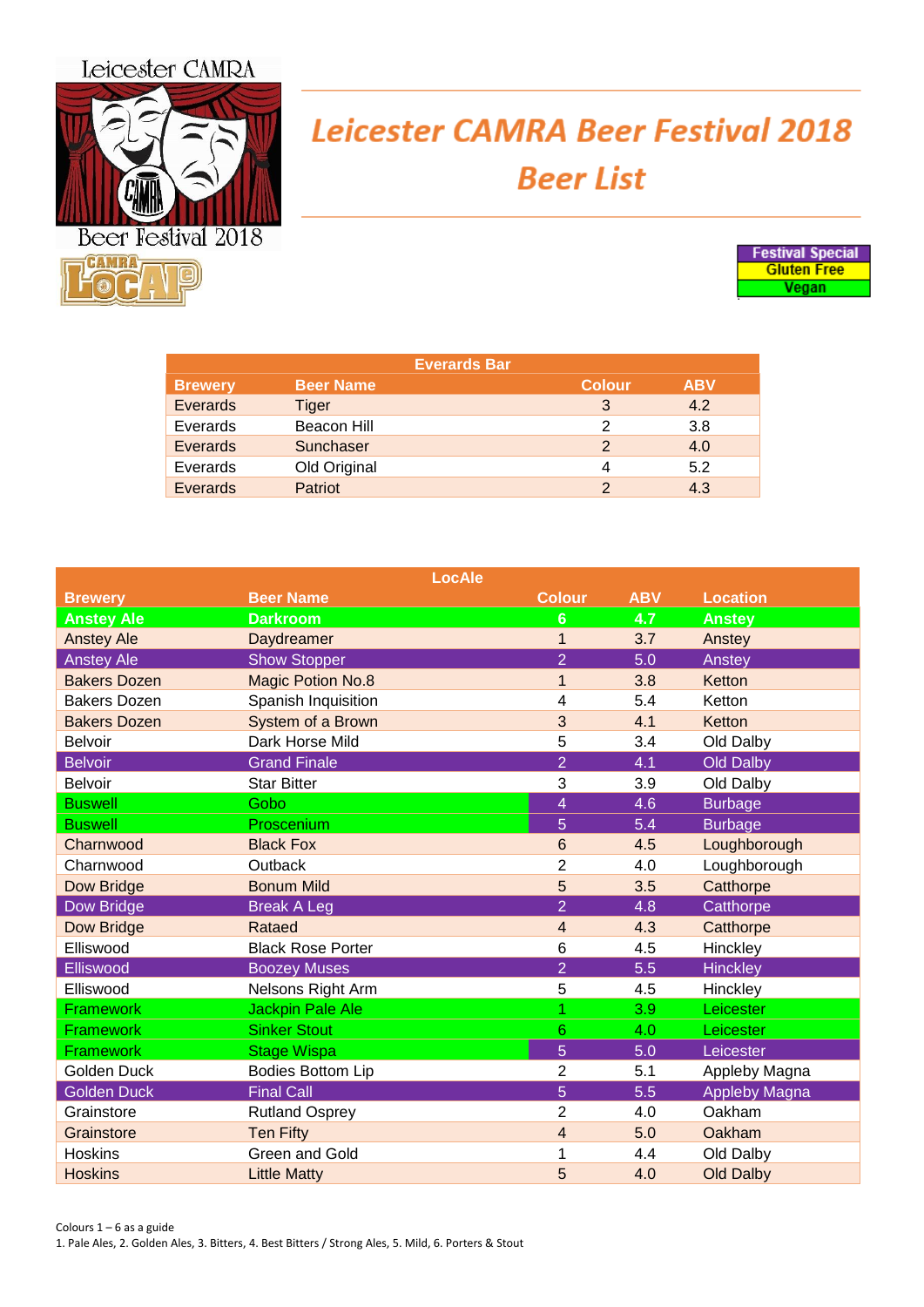| Langton                | Beauty and the Yeast             | $\overline{2}$ | 5.2  | Thorpe Langton           |
|------------------------|----------------------------------|----------------|------|--------------------------|
| Langton                | Caudle                           | 3              | 3.9  | Thorpe Langton           |
| Market Bosworth        | Pale                             | $\overline{2}$ | 5.2  | Upton                    |
| <b>Market Bosworth</b> | Stage Left                       | 5              | 6.0  | Upton                    |
| Market Harborough      | <b>Best Bitter</b>               | 3              | 3.8  | Market Harborough        |
| Market Harborough      | <b>Salted Caramel Brown Ale</b>  | 5              | 5.1  | Market Harborough        |
| Market Harborough      | Superhop Kohatu                  | 2              | 4.1  | Market Harborough        |
| Parish                 | A Play on Words                  | 4              | 6.0  | Burrough on the Hill     |
| Parish                 | <b>Bonce Blower</b>              | 4              | 12.0 | Burrough on the Hill     |
| Parish                 | <b>Burroughs Bitter</b>          | 3              | 4.8  | Burrough on the Hill     |
| Pig Pub                | Chinook Pale Ale                 | $\overline{2}$ | 3.8  | Claybrooke Magna         |
| Pig Pub                | <b>Fourth Wall</b>               | 4              | 4.2  | Claybrooke Magna         |
| Q Brewery              | 16:30                            | 4              | 5.5  | Queniborough             |
| <b>Q</b> Brewery       | <b>Mary Hoppins</b>              | 3              | 4.2  | Queniborough             |
| Shardlow               | <b>Reverend Eaton</b>            | 4              | 4.5  | Shardlow                 |
| <b>Stoney Ford</b>     | <b>All Saints Almighty Amber</b> | 4              | 4.2  | <b>Ryhall</b>            |
| <b>Stoney Ford</b>     | Welland Wyvern                   | 3              | 5.0  | Ryhall                   |
| <b>Tres Bien</b>       | Airmail                          | $\overline{2}$ | 3.8  | <b>Market Harborough</b> |
| <b>Tres Bien</b>       | <b>Orchestra Pit</b>             |                | 6.5  | Market Harborough        |
| <b>West End</b>        | In the Gods                      | $\overline{2}$ | 5.4  | Leicester                |
| <b>West End</b>        | <b>Project Pale</b>              |                | 3.8  | Leicester                |
| <b>West End</b>        | <b>Stout</b>                     | 6              | 4.1  | Leicester                |

| <b>Beers from around the UK</b> |                                       |                         |            |                     |  |
|---------------------------------|---------------------------------------|-------------------------|------------|---------------------|--|
| <b>Brewery</b>                  | <b>Beer Name</b>                      | <b>Colour</b>           | <b>ABV</b> | <b>Location</b>     |  |
| <b>3D Beers</b>                 | <b>The Dude</b>                       | 3                       | 5.5        | Somerset            |  |
| 4 King                          | <b>Bitter</b>                         | 3                       | 4.5        | Manchester          |  |
| 4 King                          | <b>IPA</b>                            | $\overline{2}$          | 4.0        | <b>Manchester</b>   |  |
| 4 King                          | Porter                                | 6                       | 5.2        | <b>Manchester</b>   |  |
| 4TS                             | <b>Big Daddy Grapefruit IPA</b>       | 1                       | 7.2        | Warrington          |  |
| 4TS                             | Panza Pils                            | 1                       | 4.8        | Warrington          |  |
| 4TS                             | Polaris Azacca Missile                | $\overline{2}$          | 3.9        | Warrington          |  |
| 8 Sail                          | <b>Blonde</b>                         | 1                       | 4.0        | Heckington          |  |
| 8 Sail                          | <b>Singing Windmill Steampunk Ale</b> | $\overline{\mathbf{4}}$ | 4.4        | Heckington          |  |
| Abstract Jungle                 | Easy American Brown                   | 4                       | 4.4        | <b>Langley Mill</b> |  |
| <b>Abstract Jungle</b>          | <b>Sturdy IPA</b>                     | $\overline{2}$          | 5.6        | <b>Langley Mill</b> |  |
| Aj's Ales                       | Dukey's Delight                       | 1                       | 4.1        | Walsall             |  |
| Aj's Ales                       | <b>Stuck in the Doghouse</b>          | $\overline{2}$          | 4.7        | Walsall             |  |
| Angles                          | <b>Goat Tosser</b>                    | 4                       | 4.4        | Cambridgeshire      |  |
| Angles                          | <b>Happy Paranoids</b>                | $\overline{2}$          | 3.7        | Cambridgeshire      |  |
| Ayr                             | Otto & Grisidela Pale                 | $\overline{2}$          | 4.6        | Ayr                 |  |
| Ayr                             | <b>Rabbies Porter</b>                 | 6                       | 4.3        | Ayr                 |  |
| <b>Beermats</b>                 | Diplomat                              | 5                       | 4.6        | <b>Newark</b>       |  |
| <b>Beermats</b>                 | <b>Ultimate</b>                       | 4                       | 4.9        | <b>Newark</b>       |  |
| <b>Bexar County</b>             | Arabica Kadabra                       | $6\phantom{1}$          | 6.0        | Peterborough        |  |
| <b>Bexar County</b>             | <b>The Illusionist</b>                | $\mathbf{1}$            | 4.5        | Peterborough        |  |
| <b>Big Hand</b>                 | <b>Little Monkey</b>                  | 5                       | 4.0        | Wrexham             |  |
| <b>Big Hand</b>                 | <b>Spectre</b>                        | 6                       | 4.5        | Wrexham             |  |
| <b>Birmingham BC</b>            | <b>Gold Brummie</b>                   | $\overline{2}$          | 5.5        | <b>Birmingham</b>   |  |
| <b>Birmingham BC</b>            | <b>Pale Brummie</b>                   | 1                       | 4.0        | <b>Birmingham</b>   |  |
| <b>Blue Monkey</b>              | <b>BG Sips</b>                        | 1                       | 4.0        | Giltbrook           |  |
| <b>Blue Monkey</b>              | <b>Chocolate Amaretto Guerilla</b>    | 6                       | 4.9        | <b>Giltbrook</b>    |  |
| <b>Blueball</b>                 | <b>Gold Digger</b>                    | $\overline{2}$          | 4.0        | Runcorn             |  |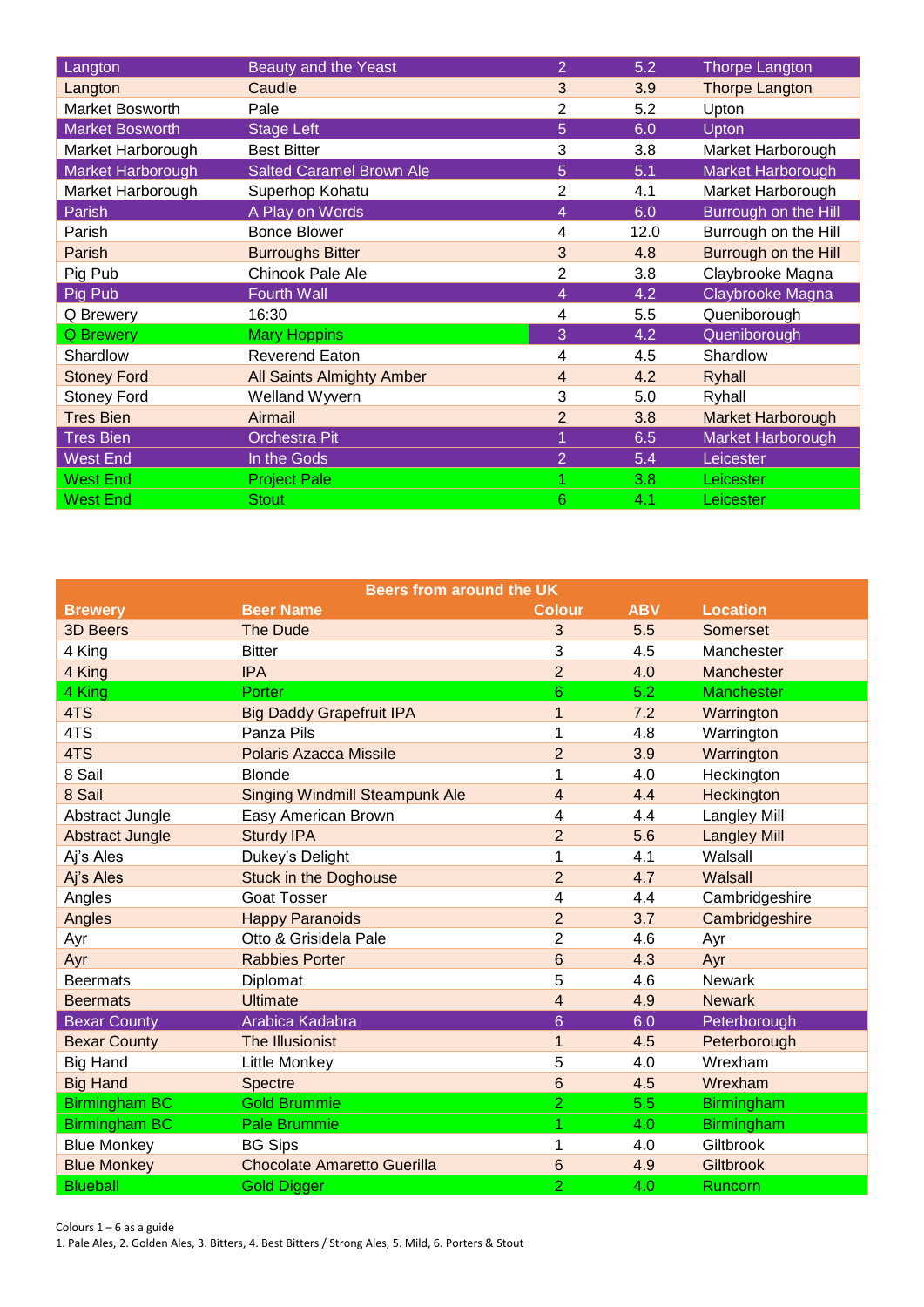| <b>Blueball</b>                 | <b>Indie Girl</b>                 | 3                       | 3.8 | Runcorn              |
|---------------------------------|-----------------------------------|-------------------------|-----|----------------------|
| <b>Boot</b>                     | Beast 2017 CBOB (Barley Wine) EMR | 5                       | 6.7 | Repton               |
| <b>Boot</b>                     | <b>Bitter</b>                     | 3                       | 4.3 | Repton               |
| <b>Boot</b>                     | <b>Snow Boots</b>                 | 5                       | 5.7 | Repton               |
| <b>Buccaneer</b>                | <b>Splice the Mainbrace</b>       | $\mathbf{1}$            | 4.4 | Runcorn              |
| <b>Burning Soul</b>             | <b>Mount Olympus</b>              | 1                       | 5.2 | <b>Birmingham</b>    |
| <b>Burning Soul</b>             | $O.C.T.$ IPA                      | $\overline{2}$          | 6.7 | <b>Birmingham</b>    |
| <b>Byatts</b>                   | Playtime Chocolate Milk Stout     | 6                       | 5.0 | Coventry             |
| <b>Byatts</b>                   | <b>XK Dark</b>                    | 6                       | 3.5 | Coventry             |
| Church End                      | St Valentine's Day Massacre       | 1                       | 4.5 | Ridge Lane           |
| <b>Church End</b>               | <b>Stout Coffin</b>               | 6                       | 4.6 | <b>Ridge Lane</b>    |
| <b>Clouded Minds</b>            | <b>Classic Stout</b>              | 6                       | 4.5 | <b>Lower Brailes</b> |
| <b>Clouded Minds</b>            | <b>Hazel Nutter</b>               | 5                       | 5.0 | <b>Lower Brailes</b> |
| <b>Clouded Minds</b>            | N <sub>29</sub>                   | 3                       | 3.7 | <b>Lower Brailes</b> |
| <b>Clouded Minds</b>            | Vespa                             | $\overline{2}$          | 4.0 | <b>Lower Brailes</b> |
| Cornish Crown                   | Honeyfuggle                       | 1                       | 4.5 | Cornwall             |
| <b>Cornish Crown</b>            | Porter                            | 6                       | 5.2 | Cornwall             |
| Dartmoor                        | Dragon's Breath                   | 4                       | 4.4 | Devon                |
| Dartmoor                        | <b>Jail Ale</b>                   | $\overline{\mathbf{4}}$ | 4.8 | Devon                |
| Dartmoor                        | Legend                            | 3                       | 4.4 | Devon                |
| <b>Dhillons</b>                 | <b>Fair Lady</b>                  | 1                       | 4.5 | Coventry             |
| <b>Dhillons</b>                 | <b>Red IPA</b>                    | 5                       | 6.2 | Coventry             |
| Dogbreath                       | <b>Owd Wick</b>                   | $\overline{2}$          | 3.7 | Kinver               |
| <b>Dovecote</b>                 | <b>Dove Pale</b>                  | $\overline{2}$          | 4.8 | <b>North Wales</b>   |
| <b>Dovecote</b>                 | <b>Speckled Jim</b>               | 3                       | 4.1 | <b>North Wales</b>   |
| Dowr Kammel                     |                                   | 6                       | 5.1 | Cornwall             |
|                                 | DeLank Dynamite                   |                         |     |                      |
| <b>Dowr Kammel</b><br>Driftwood | Devil's Jump                      | $\overline{2}$          | 4.6 | Cornwall<br>Cornwall |
|                                 | <b>Bolster's Blood</b>            | 6                       | 4.8 |                      |
| <b>Driftwood</b>                | <b>Booskor</b>                    | 3                       | 4.2 | Cornwall             |
| <b>Driftwood</b>                | <b>Unexpected</b>                 | $\overline{1}$          | 4.0 | <b>Cornwall</b>      |
| <b>Dynamite Valley</b>          | <b>Black Charge</b>               | 6                       | 5.0 | Cornwall             |
| <b>Dynamite Valley</b>          | <b>TNT IPA</b>                    | 1                       | 4.8 | <b>Cornwall</b>      |
| <b>East London Brewing</b>      | <b>Cowcatcher APA</b>             | $\overline{2}$          | 4.8 | London               |
| East London Brewing             | Nightwatchmen Premium             | 5                       | 4.5 | London               |
| Firebrand                       | <b>Big Hop Little Beer</b>        | $\overline{2}$          | 3.6 | Cornwall             |
| Firebrand                       | Graffiti IPA                      | 1                       | 5.0 | Cornwall             |
| Firebrand                       | <b>West Coast Session IPA</b>     | $\mathbf{1}$            | 4.5 | Cornwall             |
| Fish Key                        | <b>Brew T</b>                     | 3                       | 4.4 | Cornwall             |
| Fish Key                        | <b>Great White</b>                | $\mathbf{1}$            | 5.0 | Cornwall             |
| <b>Five Points</b>              | <b>Railway Porter</b>             | $\,$ 6                  | 4.8 | London               |
| <b>Five Points</b>              | <b>XPA</b>                        | $\overline{2}$          | 4.0 | London               |
| <b>Fixed Wheel</b>              | <b>Bar Tape</b>                   | 1                       | 4.3 | Halesowen            |
| <b>Fixed Wheel</b>              | No Brakes IPA                     | $\mathbf{1}$            | 5.9 | Halesowen            |
| Freestyle                       | Dark                              | 6                       | 3.8 | Shustoke             |
| Freestyle                       | Muzungu                           | $\mathbf 1$             | 5.5 | Shustoke             |
| Frontrow                        | 99                                | $\overline{2}$          | 4.0 | Congleton            |
| Frontrow                        | Lohag                             | $\overline{2}$          | 3.8 | Congleton            |
| Furnace                         | Jimmy's Mom                       | 3                       | 4.2 | Derby                |
| Furnace                         | Reprazenti                        | 3                       | 4.8 | Derby                |
| <b>Fuzzy Duck</b>               | <b>Pleasant Plucker</b>           | 3                       | 4.2 | Blackpool            |
| <b>George Shaw</b>              | <b>Extra Stout</b>                | 6                       | 5.0 | Leigh                |
| George Shaw                     | Premium                           | 3                       | 4.3 | Leigh                |
| Glastonbury                     | <b>Golden Chalice</b>             | $\overline{2}$          | 4.8 | Somerset             |
| Glastonbury                     | <b>Mystery Tor</b>                | $\overline{c}$          | 3.8 | Somerset             |
| Glastonbury                     | <b>Thriller</b>                   | $\,6$                   | 5.0 | Somerset             |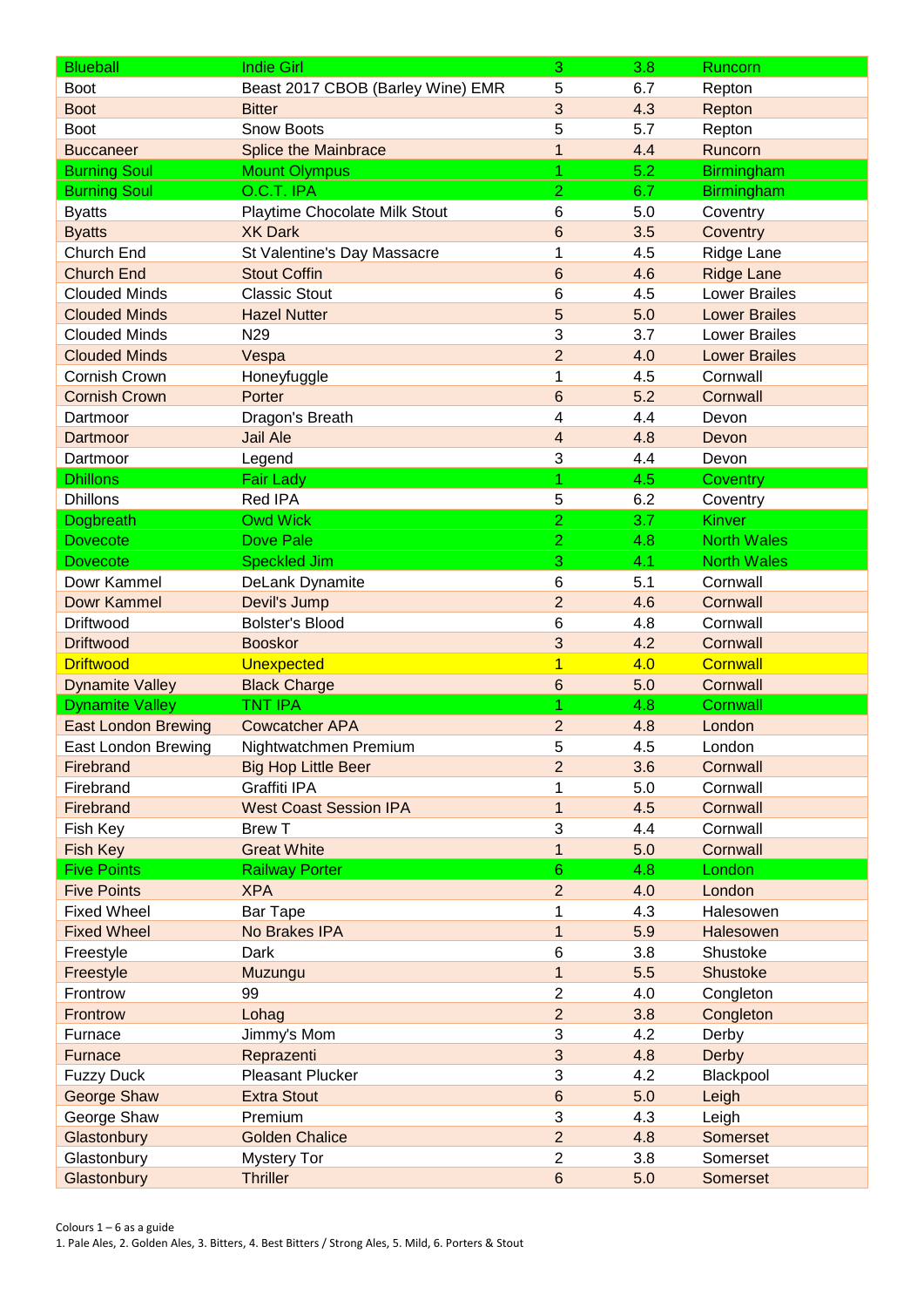| <b>Green Duck</b>        | <b>Shaky</b>                     | 6                            | 5.0 | Stourbridge         |
|--------------------------|----------------------------------|------------------------------|-----|---------------------|
| <b>Green Duck</b>        | <b>Starlight</b>                 | $\overline{2}$               | 4.5 | Stourbridge         |
| Hafod                    | <b>Crystal Haze</b>              | 1                            | 4.0 | <b>Mold</b>         |
| Hafod                    | Fruitcake                        | 4                            | 4.3 | Mold                |
| Hammerton                | N7 IPA                           | 3                            | 5.2 | London              |
| Hammerton                | <b>Pentonville Oyster Stout</b>  | 6                            | 5.3 | London              |
| <b>Happy Valley</b>      | <b>Little Rascal</b>             | $\overline{2}$               | 3.9 | Bollington          |
| <b>Happy Valley</b>      | <b>Sworn Screet</b>              | $\overline{2}$               | 3.8 | <b>Bollington</b>   |
| Hart                     | Hopburst                         | $\overline{2}$               | 4.0 | Wellingborough      |
| Hart                     | No 3 Ruby Mild                   | 5                            | 4.7 | Wellingborough      |
| <b>Heavy Industry</b>    | Diawl Bach                       | 1                            | 3.8 | Denbigh             |
| <b>Heavy Industry</b>    | Forza                            | $\overline{1}$               | 4.5 | Denbigh             |
| Hopcraft                 | Citrus Bomb                      | 1                            | 4.5 | Pontyclun           |
| Hopcraft                 | Mate Spawn and Die               | $\overline{2}$               | 5.4 | Pontyclun           |
| <b>ISCA</b>              | Anson                            | 6                            | 5.3 | Devon               |
| <b>ISCA</b>              | Citra                            | 1                            | 3.8 | Devon               |
| <b>ISCA</b>              | Gold                             | $\overline{2}$               | 4.5 | Devon               |
| <b>ISCA</b>              | Rehearsale                       | $\overline{1}$               | 5.0 | Devon               |
| Keltek                   | Gatekeeper                       | 6                            | 5.6 | Cornwall            |
| <b>Keltek</b>            | King                             | 4                            | 5.1 | Cornwall            |
| <b>Kings Cliffe</b>      | 66 Degrees                       | 3                            | 4.2 | Kings Cliffe        |
| <b>Kings Cliffe</b>      | P <sub>51</sub>                  | 6                            | 5.1 | <b>Kings Cliffe</b> |
| Kinver                   | <b>Half Centurion</b>            | $\overline{2}$               | 5.0 | Kinver              |
| Kinver                   | Murder on the Nile               | $\mathbf{1}$                 | 3.9 | Kinver              |
| Kinver                   | Phantom of the Hopera            | $\overline{2}$               | 5.5 | <b>Kinver</b>       |
| Kinver                   | <b>Winter Crystal</b>            | $\mathbf{1}$                 | 4.8 | Kinver              |
| Littleover               | King George's Bitter             | 3                            | 4.0 | Littleover          |
| <b>Liverpool Organic</b> | <b>Shipwreck</b>                 | $\overline{2}$               | 6.5 | Liverpool           |
| <b>Mad Dog</b>           | <b>All Day Granola Stout</b>     | $6\phantom{1}$               | 6.8 | <b>Gwent</b>        |
| <b>Mad Dog</b>           | <b>Bohemian Hipster</b>          | $\overline{2}$               | 4.9 | <b>Gwent</b>        |
| Manchester               | Das Juice                        | 1                            | 4.6 | Manchester          |
| Manchester               | Factory                          | 1                            | 4.0 | Manchester          |
| Miletree                 | <b>Curtain Call Ale</b>          | 5                            | 6.0 | Wisbech             |
| <b>Miletree</b>          | Woodrush                         | 3                            | 4.7 | Wisbech             |
| Moody Fox                | <b>Black Dog</b>                 | 6                            | 5.5 | Hilcote             |
| <b>Moody Fox</b>         | <b>Moody Mild</b>                | $\mathbf 1$                  | 4.1 | Hilcote             |
| New Lion                 | Pandit IPA                       | 1                            | 4.9 | Devon               |
| <b>New Lion</b>          | <b>Totnes Stout</b>              | $6\phantom{1}$               | 4.4 | Devon               |
| Nobby's                  | <b>Swift Nick</b>                | 3                            | 4.2 | Thrapston           |
| Nobby's                  | <b>Tow'd Navigation</b>          | $\,6$                        | 6.1 | Thrapston           |
| Norton                   | Gold                             | 3                            | 4.2 | Norton Priory       |
| <b>Old Sawley</b>        | It's a Wrap                      | 6                            | 4.5 | Long Eaton          |
| Old Sawley               | Storm                            | $\overline{\mathbf{4}}$      | 5.1 | Long Eaton          |
| <b>One Mile End</b>      | <b>Dockers Delight Bitter</b>    | 3                            | 4.2 |                     |
| <b>One Mile End</b>      | <b>Great Tom Mild</b>            | $\overline{\mathbf{4}}$      | 3.8 | London<br>London    |
|                          |                                  | $\,6$                        | 5.8 | Cornwall            |
| Penpont                  | <b>Penpont Porter</b><br>Redbull |                              | 5.0 |                     |
| Pied Bull                |                                  | 5<br>$\overline{\mathbf{4}}$ |     | Chester             |
| Pied Bull                | <b>Sitting Bull</b>              |                              | 4.8 | <b>Chester</b>      |
| Pitchfork                | Old Slug Porter                  | 6                            | 4.5 | Somerset            |
| Platform 5               | The Antelope                     | $\overline{2}$               | 4.3 | Devon               |
| Platform 5               | The Coaster                      | 1                            | 4.0 | Devon               |
| Potbelly                 | <b>Beijing Black</b>             | 6                            | 4.4 | Kettering           |
| Potbelly                 | Crazy Daze                       | 1                            | 5.5 | Kettering           |
| Poynton                  | <b>Slow Boat IPA</b>             | $\overline{2}$               | 4.8 | Poynton             |
| Poynton                  | Vulcan                           | $\overline{\mathbf{4}}$      | 4.2 | Poynton             |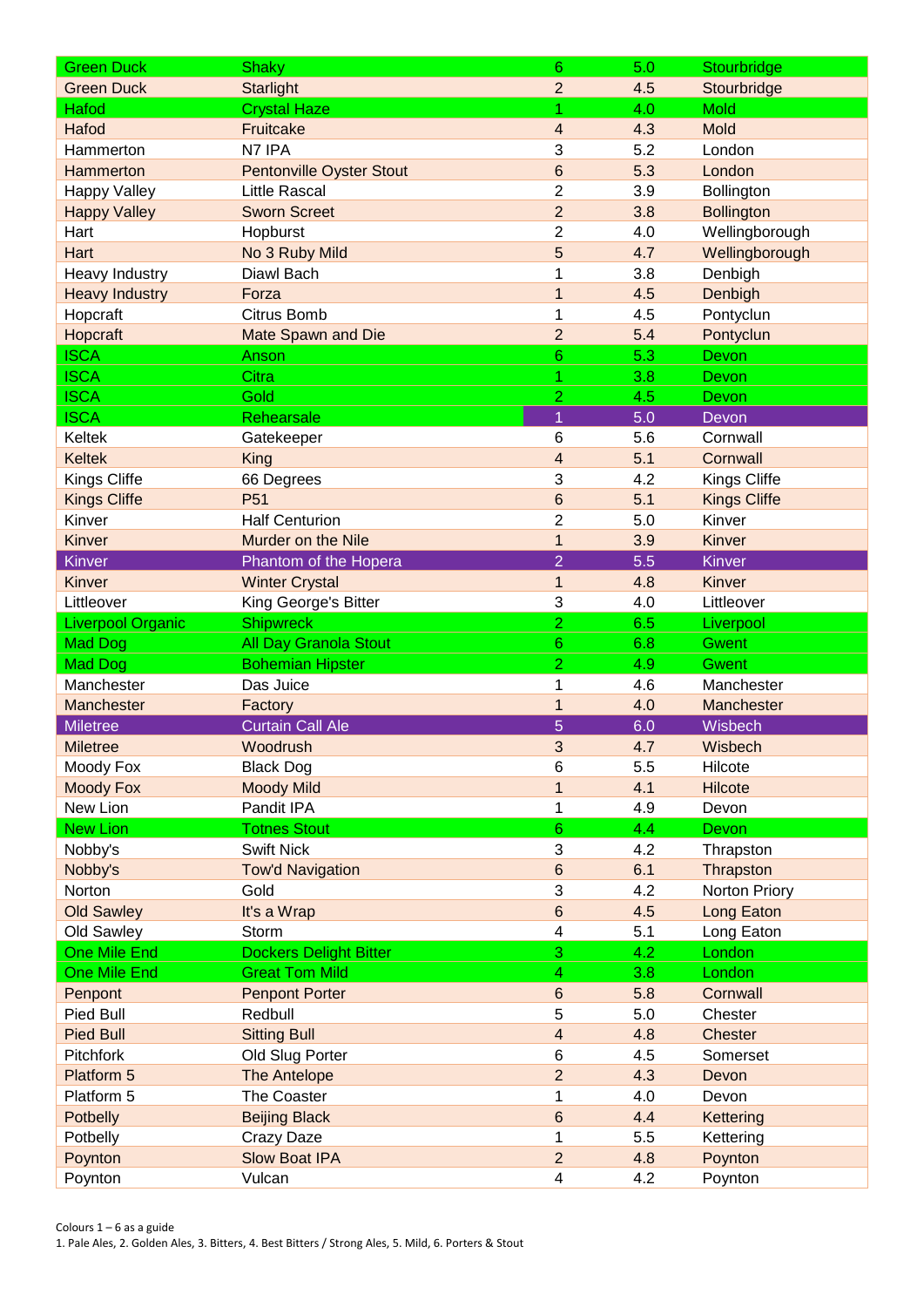| <b>Purple Moose</b>     | <b>Black Rock</b>                     | 4                       | 4.0 | Portmadog             |
|-------------------------|---------------------------------------|-------------------------|-----|-----------------------|
| Purple Moose            | Calon Lan                             | 3                       | 4.0 | Portmadog             |
| Quantock                | <b>Dark Stout</b>                     | 6                       | 4.5 | Somerset              |
| Quantock                | Stag                                  | 4                       | 6.0 | Somerset              |
| Quantock                | <b>Wills Neck</b>                     | $\overline{2}$          | 4.3 | Somerset              |
| Redemption              | Trinity                               | $\overline{c}$          | 3.0 | London                |
| Redemption              | <b>Urban Dusk</b>                     | $\overline{\mathbf{4}}$ | 4.6 | London                |
| Riviera                 | Gold                                  | $\overline{2}$          | 4.2 | Devon                 |
| <b>Riviera</b>          | Porterhead                            | 6                       | 4.3 | Devon                 |
| Riviera                 | <b>RBC Best</b>                       | 3                       | 3.8 | Devon                 |
| Rock & Roll             | <b>Black Flag</b>                     | $6\phantom{1}$          | 4.2 | <b>Birmingham</b>     |
| Rock & Roll             | <b>British Beer Power</b>             | $\overline{2}$          | 4.2 | <b>Birmingham</b>     |
| Rowton                  | <b>Pure Gold</b>                      | $\overline{2}$          | 4.0 | <b>Telford</b>        |
| Rowton                  | Star Light                            | 1                       | 3.6 | <b>Telford</b>        |
| Salopian                | <b>Half Life</b>                      | $\overline{2}$          | 4.2 | Shropshire            |
| Salopian                | <b>Tear Drop</b>                      | 3                       | 4.4 | Shropshire            |
| <b>Sarah Hughes</b>     | Dark Ruby                             | 5                       | 6.0 | <b>Dudley</b>         |
| <b>Shiny</b>            | <b>Disco Balls</b>                    | $\overline{\mathbf{4}}$ | 5.3 | <b>Little Eaton</b>   |
| <b>Shiny</b>            | <b>New World</b>                      | $\overline{2}$          | 3.7 | <b>Little Eaton</b>   |
| Shipstone's             | <b>IPA</b>                            | 3                       | 5.5 | Basford               |
| Shipstone's             | Mild                                  | 5                       | 3.5 | <b>Basford</b>        |
| <b>Siren</b>            | <b>Cold Blooded</b>                   | 5                       | 5.0 | Wokingham             |
| <b>Southwark</b>        | <b>Lemon Aid Kit</b>                  | $\overline{a}$          | 4.4 | London                |
| Southwark               | Pamplemousse                          | 3                       | 5.0 | London                |
| Southwark               | Single Hop Citra                      | $\overline{2}$          | 5.0 | London                |
| St. Ives                | <b>Boilers</b>                        | $\overline{c}$          | 4.0 | Cornwall              |
| St. Ives                | Knill by mouth                        | $\overline{1}$          | 5.0 | Cornwall              |
| Stockport               | <b>Ginger Tinge</b>                   | 4                       | 4.2 | Stockport             |
| Stockport               | <b>Jester</b>                         | $\overline{2}$          | 4.2 | <b>Stockport</b>      |
| Tamworth                | Ethelfleda                            | 5                       | 5.0 | Tamworth              |
| <b>Tamworth</b>         | <b>Hop Master</b>                     | $\overline{2}$          | 4.2 | Tamworth              |
| <b>Tenby Brewery</b>    | <b>Black Flag Rum</b>                 | 6                       | 4.2 | Tenby                 |
| <b>Tenby Brewery</b>    | Son of a Beach                        | $\overline{2}$          | 4.2 | Tenby                 |
| <b>Three Blind Mice</b> | Four go Wild                          | 1                       | 4.7 | Cambridgeshire        |
| <b>Three Blind Mice</b> | <b>Juice Rocket</b>                   | 1                       | 4.5 | Cambridgeshire        |
| <b>Tiny Rebel</b>       | Fugg Life                             | 1                       | 4.2 | Gwent                 |
| <b>Tiny Rebel</b>       | <b>Stay Puft</b>                      | 5                       | 5.2 | Gwent                 |
| <b>Tipsy Angel</b>      | Gold                                  | $\overline{2}$          | 4.2 | Warrington            |
| <b>Tipsy Angel</b>      | <b>Tiapur</b>                         | 3                       | 5.9 | Warrington            |
| Treens                  | Classic                               | 3                       | 4.3 | Cornwall              |
| <b>Treens</b>           | <b>Resolve</b>                        | $\,6$                   | 5.2 | Cornwall              |
| Treens                  | Sunbeam                               | $\overline{2}$          | 4.8 | Cornwall              |
| <b>Tremethick</b>       | Dark Ale                              | 5                       | 4.6 | Cornwall              |
| Tremethick              | Pale Ale                              | $\overline{c}$          | 4.3 | Cornwall              |
| <b>Twisted Barrel</b>   | <b>God's Twisted Sister</b>           | $\,6$                   | 4.5 | Coventry              |
| <b>Twisted Barrel</b>   | Mosaic                                | $\overline{2}$          | 4.0 | Coventry              |
| <b>Untapped</b>         | <b>Triple S (Simply Superb Stout)</b> | 6                       | 4.9 | Gwent                 |
| Untapped                | <b>UPA Pale Ale</b>                   | $\mathbf{1}$            | 4.5 | Gwent                 |
| <b>Vibrant Forest</b>   | <b>Outlander Rye Pale</b>             | 3                       | 4.0 | Southampton           |
| Weldon                  | <b>Artful Dodger</b>                  | $\overline{2}$          | 4.9 | <b>Rushden</b>        |
| Weldon                  | <b>Essanell Mild</b>                  | $\sqrt{5}$              | 3.8 | Rushden               |
| Windmill Hill           | American Session IPA                  | $\overline{2}$          | 4.5 | Radford Semele        |
| <b>Windmill Hill</b>    | <b>Malthouse Dormouse</b>             | $\overline{2}$          | 3.8 | <b>Radford Semele</b> |
| Windor & Eton           | Knight of the Garter                  | $\overline{c}$          | 3.8 | London                |
|                         |                                       |                         |     |                       |
| Windsor & Eton          | <b>Conqueror Black IPA</b>            | $\,6$                   | 5.0 | London                |